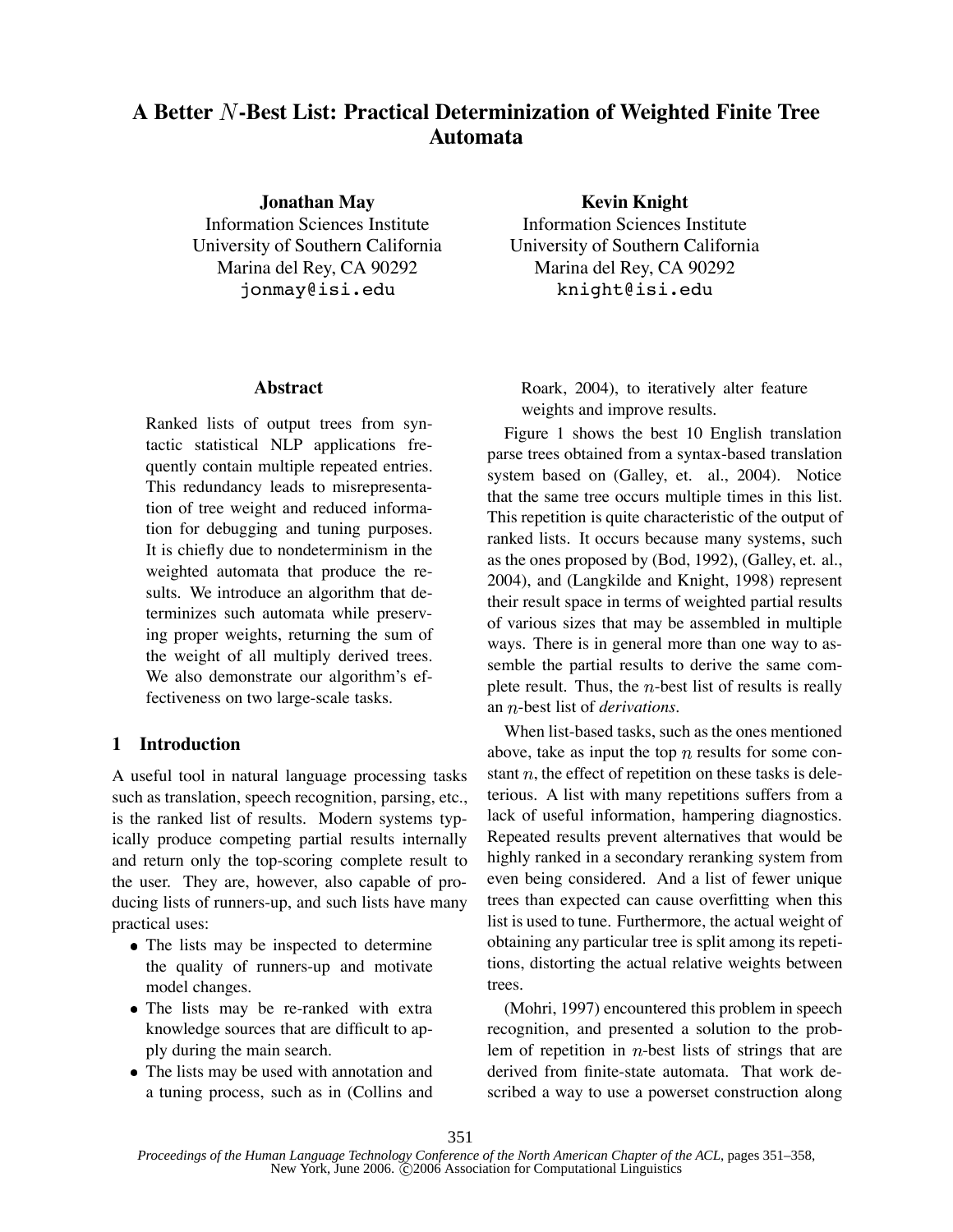```
34.73: S(NP-C(NPB(DT(this) NNS(cases))) VP(VBD(had) VP-C(VBN(caused) NP-C(NPB(DT(the) JJ(american) NNS(protests))))) .(.))
034.74: S(NP-C(NPB(DT(this) NNS(cases))) VP(VBD(had) VP-C(VBN(aroused) NP-C(NPB(DT(the) JJ(american) NNS(protests))))) .(.))<br>34.83: S(NP-C(NPB(DT(this) NNS(cases))) VP(VBD(had) VP-C(VBN(caused) NP-C(NPB(DT(the) JJ(american
34.83: S(NP-C(NPB(DT(this) NNS(cases))) VP(VBD(had) VP-C(VBN(aroused) NP-C(NPB(DT(the) JJ(american) NNS(protests))))) .(.))
34.84: S(NP-C(NPB(DT(this) NNS(cases))) VP(VBD(had) VP-C(VBN(caused) NP-C(NPB(DT(the) JJ(american) NNS(protests))))) .(.))<br>34.85: S(NP-C(NPB(DT(this) NNS(cases))) VP(VBD(had) VP-C(VBN(caused) NP-C(NPB(DT(the) JJ(american) 
34.85: S(NP-C(NPB(DT(this) NNS(cases))) VP(VBD(had) VP-C(VBN(aroused) NP-C(NPB(DT(the) JJ(american) NNS(protests))))) .(.))
#34.85: S(NP-C(NPB(DT(this) NNS(cases))) VP(VBD(had) VP-C(VBN(aroused) NP-C(NPB(DT(the) JJ(american) NNS(protests))))) .(.))<br>34.87: S(NP-C(NPB(DT(this) NNS(cases))) VP(VBD(had) VP-C(VB(arouse) NP-C(NPB(DT(the) JJ(american)
34.92: S(NP-C(NPB(DT(this) NNS(cases))) VP(VBD(had) VP-C(VBN(aroused) NP-C(NPB(DT(the) JJ(american) NNS(protests))))) .(.))
```
Figure 1: Ranked list of machine translation results with repeated trees. Scores shown are negative logs of calculated weights, thus a lower score indicates a higher weight. The bulleted sentences indicate identical trees.

with an innovative bookkeeping system to determinize the automaton, resulting in an automaton that preserves the language but provides a single, properly weighted derivation for each string in it. Put another way, if the input automaton has the ability to generate the same string with different weights, the output automaton generates that string with weight equal to the sum of all of the generations of that string in the input automaton. In (Mohri and Riley, 2002) this technique was combined with a procedure for efficiently obtaining  $n$ -best ranked lists, yielding a list of string results with no repetition.

In this paper we extend that work to deal with grammars that produce trees. *Regular tree grammars* (Brainerd, 1969), which subsume the *tree substitution grammars* developed in the NLP community (Schabes, 1990), are of particular interest to those wishing to work with additional levels of structure that string grammars cannot provide. The application to parsing is natural, and in machine translation tree grammars can be used to model syntactic transfer, control of function words, reordering, and target-language well-formedness. In the world of automata these grammars have as a natural dual the *finite tree recognizer* (Doner, 1970). Like tree grammars and packed forests, they are compact ways of representing very large sets of trees. We will present an algorithm for determinizing weighted finite tree recognizers, and use a variant of the procedure found in (Huang and Chiang,  $2005$ ) to obtain *n*-best lists of trees that are weighted correctly and contain no repetition.

Section 2 describes related work. In Section 3, we introduce the formalisms of tree automata, specifically the tree-to-weight transducer. In Section 4, we present the algorithm. Finally, in Section 5 we show the results of applying weighted determinization to

recognizers obtained from the packed forest output of two natural language tasks.

## **2 Previous Work**

The formalisms of tree automata are summarized well in (Gecseg and Steinby, 1984). Bottom-up tree recognizers are due to (Thatcher and Wright, 1968), (Doner, 1970), and (Magidor and Moran, 1969). Top-down tree recognizers are due to (Rabin, 1969) and (Magidor and Moran, 1969). (Comon, et. al., 1997) show the determinization of unweighted finite-state tree automata, and prove its correctness. (Borchardt and Vogler, 2003) present determinization of weighted finite-state tree automata with a different method than the one we present here. While our method is applicable to finite tree sets, the previous method claims the ability to determinize some classes of infinite tree sets. However, for the finite case the previous method produces an automaton with size on the order of the number of derivations, so the technique is limited when applied to real world data.

## **3 Grammars, Recognizers, and Transducers**

As described in (Gecseg and Steinby, 1984), tree automata may be broken into two classes, recognizers and transducers. Recognizers read tree input and decide whether the input is in the language represented by the recognizer. Formally, a bottom-up tree recognizer R is defined by  $R = (Q, \Sigma, i, F, E)$ :<sup>1</sup>

 $\bullet$  Q is a finite set of states,

<sup>&</sup>lt;sup>1</sup>Readers familiar with (Gecseg and Steinby, 1984) will notice that we have introduced a start state, modified the notion of initial assignment, and changed the arity of nullary symbols to unary symbols. This is to make tree automata more palatable to those accustomed to string automata and to allow for a useful graphical interpretation.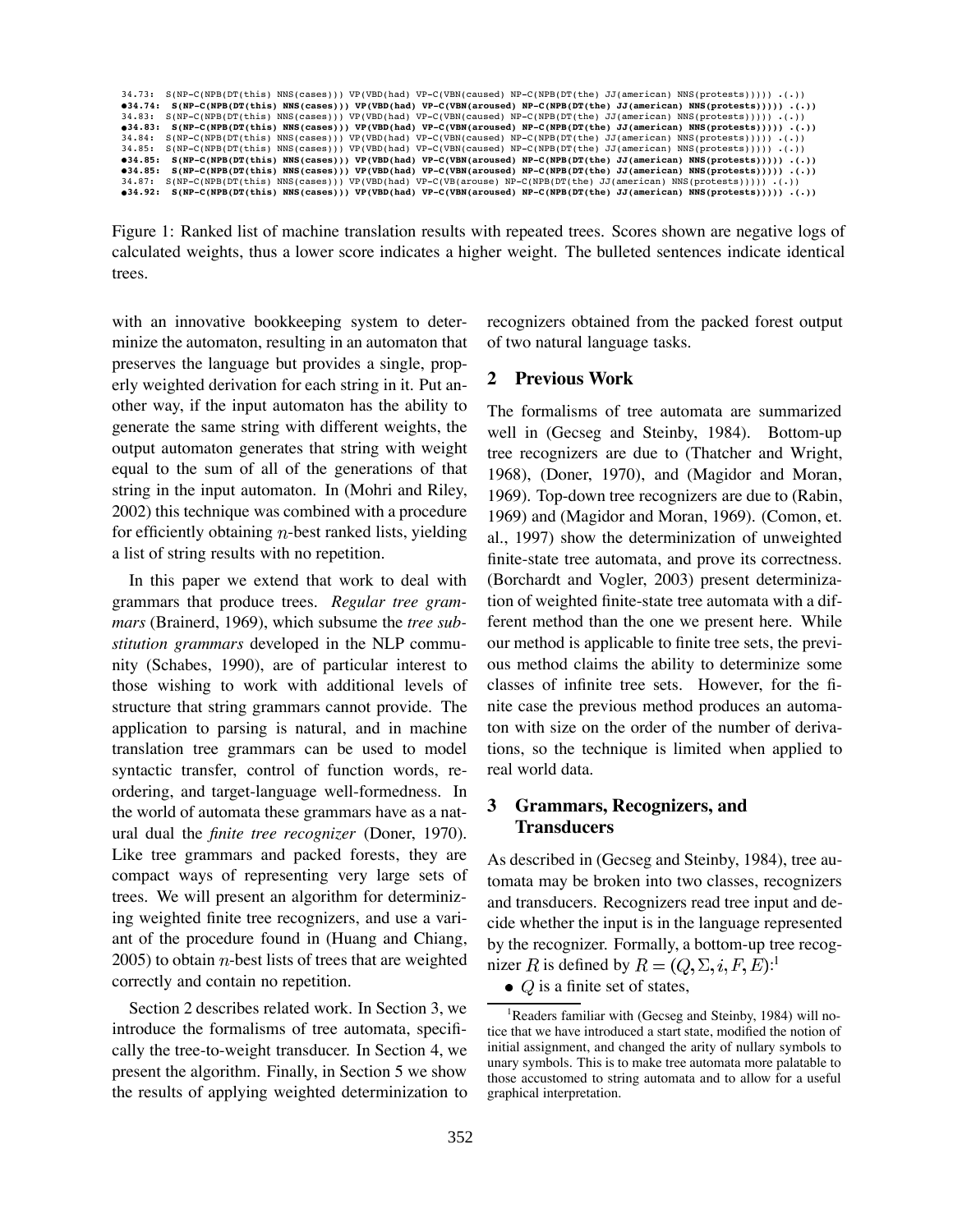

Figure 2: Visualization of a bottom-up tree recognizer

- $\Sigma$  is a ranked alphabet,
- $i \in Q$  is the initial state,
- $F \subseteq Q$  is a set of final states, and
- $E \subseteq \overbrace{Q \times ... \times Q} \times \Sigma^{(k)} \times Q$  is a finite set of transitions from a vector of  $k$  states to one state that reads a  $k$ -ary symbol.

Consider the following tree recognizer:

- $Q = \{p, q, r, s, t\}$
- $\bullet \Sigma = \{D/2, A/1, B/1, C/1\}^2$
- $\bullet i = p$
- $F = \{t\}$
- $E = \{ (\langle p \rangle, A, q), (\langle p \rangle, B, r), (\langle p \rangle, B, s),$  $(\langle p \rangle, C, s), (\langle q, r \rangle, D, t), (\langle q, s \rangle, D, t)$

As with string automata, it is helpful to have a visualization to understand what the recognizer is recognizing. Figure 2 provides a visualization of the recognizer above. Notice that some members of  $E$ are drawn as arcs with multiple (and ordered) tails. This is the key difference in visualization between string and tree automata – to capture the arity of the symbol being read we must visualize the automata as an ordered hypergraph.

The function of the members of  $E$  in the hypergraph visualization leads us to refer to the vector of states as an *input vector* of states, and the single state as an *output state*. We will refer to  $E$  as the *transition set* of the recognizer.

In string automata, a *path* through a recognizer consists of a sequence of edges that can be followed from a start to an end state. The concatenation of labels of the edges of a path, typically in a left-to-right order, forms a string in the recognizer's language. In tree automata, however, a *hyperpath* through a recognizer consists of a sequence of hyperedges that can be followed, sometimes in parallel, from a start



Figure 3: Bottom-up tree-to-weight transducer

to an end state. We arrange the labels of the hyperedges to form a tree in the recognizer's language but must now consider proper order in two dimensions. The proper vertical order is specified by the order of application of transitions, i.e., the labels of transitions followed earlier are placed lower in the tree than the labels of transitions followed later. The proper horizontal order within one level of the tree is specified by the order of states in a transition's input

vector. In the example recognizer, the trees  $\frac{D}{A \cdot B}$ and  $\frac{D}{\overline{A} + \overline{C}}$  are valid. Notice that  $\frac{D}{\overline{A} + \overline{B}}$  may be recognized in two different hyperpaths.

Like tree recognizers, tree transducers read tree input and decide whether the input is in the language, but they simultaneously produce some output as well. Since we wish to associate a weight with every acceptable tree in a language, we will consider transducers that produce weights as their output. Note that in transitioning from recognizers to transducers we are following the convention established in (Mohri, 1997) where a transducer with weight outputs is used to represent a weighted recognizer. One may consider the determinization of tree-to-weight transducers as equivalent to the determinization of weighted tree recognizers.

Formally, a bottom-up tree-to-weight transducer T is defined by  $T = (Q, \Sigma, i, F, E, \lambda, \rho)$  where Q,  $\Sigma$ , *i*, and *F* are defined as for recognizers, and:

- $\bullet \ E \subseteq \overbrace{Q \times \ldots \times Q}^{k} \times \Sigma^{(k)} \times Q \times \mathcal{R}_{+} \text{ is a }$ finite set of transitions from a vector of  $k$ states to one state, reading a  $k$ -ary symbol and outputting some weight
- $\lambda$  is the initial weight function mapping i to  $\mathcal{R}_+$
- $\rho$  is the final weight function mapping F

<sup>&</sup>lt;sup>2</sup>The number denotes the arity of the symbol.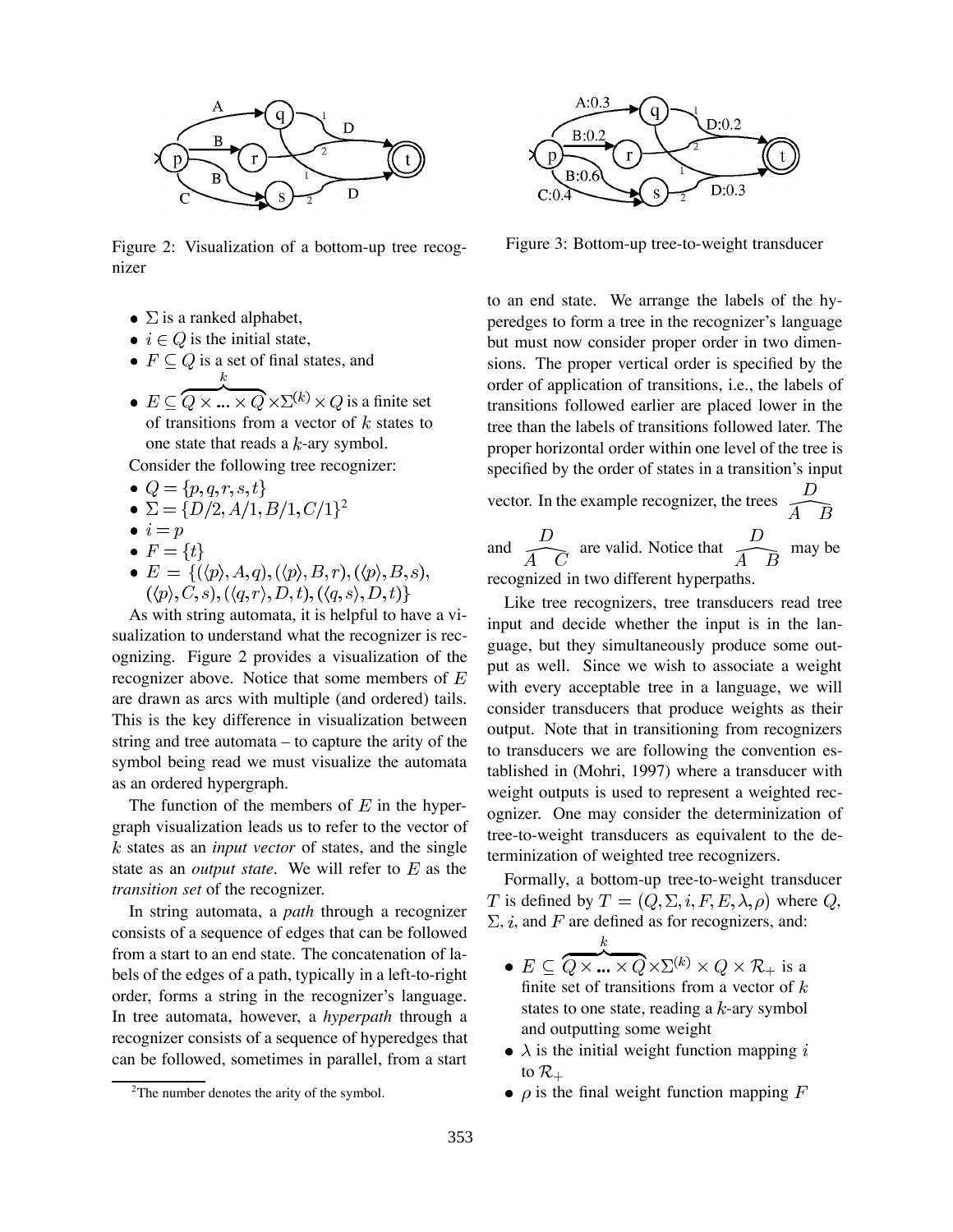to  $\mathcal{R}_+$ .

We must also specify a convention for propagating the weight calculated in every transition. This can be explicitly defined for each transition but we will simplify matters by defining the propagation of the weight to a destination state as the multiplication of the weight at each source state with the weight of the production.

We modify the previous example by adding weights as follows: As an example, consider the following tree-to-weight transducer  $(Q, \Sigma, i,$  and F are as before):

•  $E = \{(\langle p \rangle, A, q, .3), (\langle p \rangle, B, r, .2), (\langle p \rangle, B, s, .6), (\langle p \rangle, C, s, .4), (\langle q, r \rangle, D, t, .2), (\langle q, s \rangle, D, t, .3)\}$ •  $\lambda = \rho = 1$ 

Figure 3 shows the addition of weights onto the automata, forming the above transducer. Notice the

tree  $\frac{D}{\sqrt{C}}$  yields the weight 0.036 (0.3 × 0.3 × 0.4), and  $\frac{D}{\widehat{A} \cdot B}$  yields the weight 0.012 (0.2  $\times$  $(0.3 \times 0.2)$  or 0.054  $(0.3 \times 0.3 \times 0.6)$ , depending on the hyperpath followed.

This transducer is an example of a *nonsubsequential* transducer. A tree transducer is *subsequential* if for each vector **v** of k states and each  $x \in \Sigma^{(k)}$  there is at most one transition in  $E$  with input vector **v** and label  $x$ . These restrictions ensure a subsequential transducer yields a single output for each possible input, that is, it is deterministic in its output.

Because we will reason about the destination state of a transducer transition and the weight of a transducer transition separately, we make the following definition. For a given  $e = (\mathbf{v}, x, q, w) \in E$  where **v** is a vector of k states,  $x \in \Sigma^{(k)}$ ,  $q \in Q$ , and  $w \in \mathcal{R}_+$ , let  $\delta(\mathbf{v}, x) = q$  and  $\sigma(\mathbf{v}, x) = w$ . Equivalent shorthand forms are  $\delta(e)$  and  $\sigma(e)$ .

#### **4 Determinization**

The determinization algorithm is presented as Algorithm 1. It takes as input a bottom-up tree-to-weight transducer  $\tau_1$  and returns as output a subsequential bottom-up tree-to-weight transducer  $\tau_2$  such that the tree language recognized by  $\tau_2$  is equivalent to that of  $\tau_1$  and the output weight given input tree t on  $\tau_2$  is equal to the sum of all possible output weights given t on  $\tau_1$ . Like the algorithm of (Mohri, 1997), this



Figure 4: a) Portion of a transducer before determinization; b) The same portion after determinization

algorithm will terminate for automata that recognize finite tree languages. It may terminate on some automata that recognize infinite tree languages, but we do not consider any of these cases in this work.

Determinizing a tree-to-weight transducer can be thought of as a two-stage process. First, the structure of the automata must be determined such that a single hyperpath exists for each recognized input tree. This is achieved by a classic powerset construction, i.e., a state must be constructed in the output transducer that represents all the possible reachable destination states given an input and a label. Because we are working with tree automata, our input is a vector of states, not a single state. A comparable powerset construction on unweighted tree automata and a proof of correctness can be found in (Comon, et. al., 1997).

The second consideration to weighted determinization is proper propagation of weights. For this we will use (Mohri, 1997)'s concept of the *residual weight*. We represent in the construction of states in the output transducer not only a subset of states of the input transducer, but also a number associated with each of these states, called the residual. Since we want  $\tau_2$ 's hyperpath of a particular input tree to have as its associated weight the sum of the weights of the all of  $\tau_1$ 's hyperpaths of the input tree, we replace a set of hyperedges in  $\tau_1$  that have the same input state vector and label with a single hyperedge in  $\tau_2$  bearing the label and the sum of  $\tau_1$ 's hyperedge weights. The destination state of the  $\tau_2$  hyperedge represents the states reachable by  $\tau_1$ 's applicable hyperedges and for each state, the proportion of the weight from the relevant  $\tau_1$  transition.

Figure 4 shows the determinization of a portion of the example transducer. Note that the hyperedge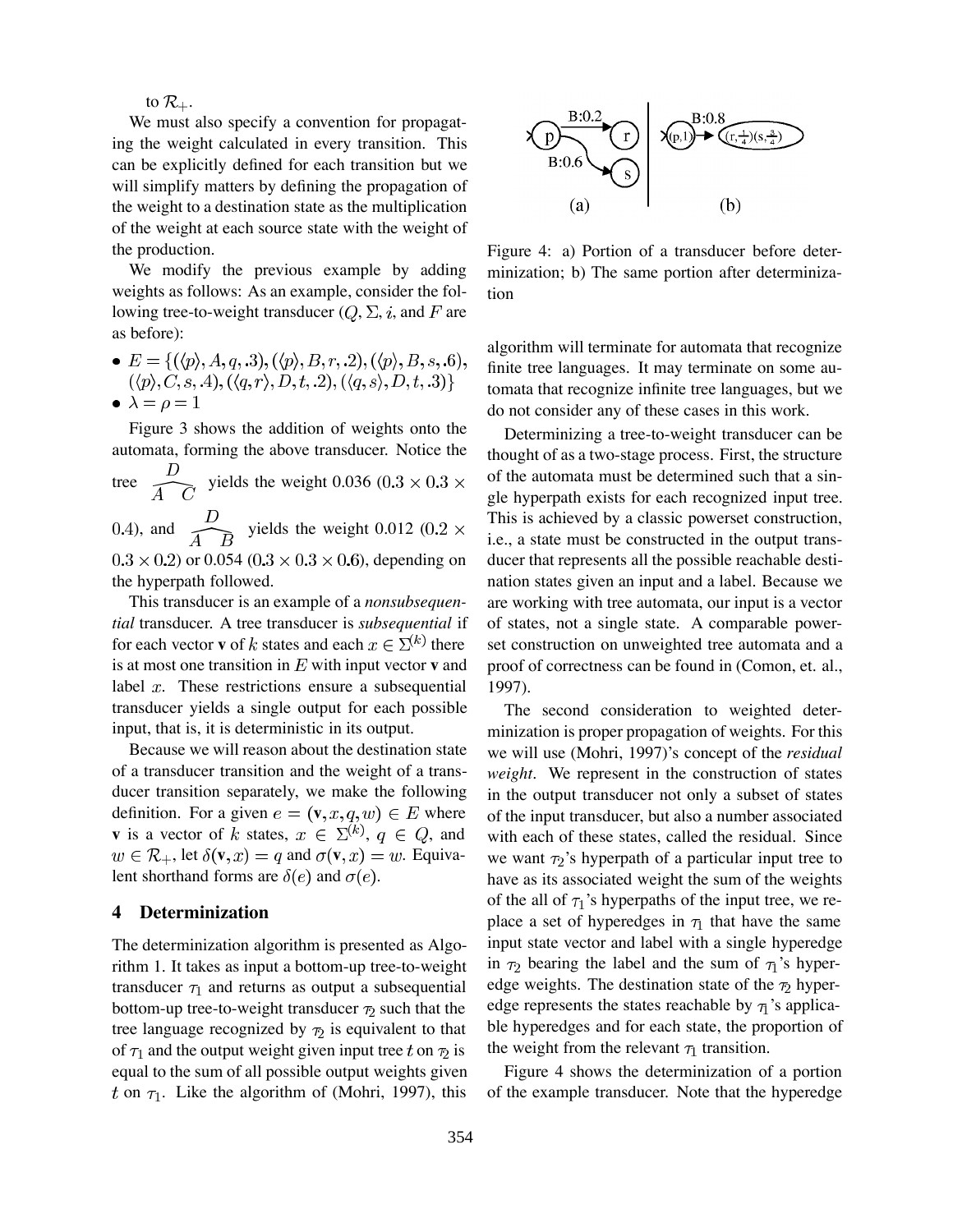

Figure 5: Determinized bottom-up tree-to-weight transducer

leading to state  $r$  in the input transducer contributes  $\frac{1}{4}$  of the weight on the output transducer hyperedge and the hyperedge leading to state  $s$  in the input transducer contributes the remaining  $\frac{3}{4}$ . This is reflected in the state construction in the output transducer. The complete determinization of the example transducer is shown in Figure 5.

To encapsulate the representation of states from the input transducer and associated residual weights, we define a state in the output transducer as a set of  $(q, w)$  tuples, where  $q \in Q_1$  and  $w \in \mathcal{R}_+$ . Since the algorithm builds new states progressively, we will need to represent a vector of states from the output transducer, typically depicted as **v**. We may construct the vector pair  $(\mathbf{q}, \mathbf{w})$  from **v**, where **q** is a vector of states of the input transducer and **w** is a vector of residual weights, by choosing a (state, weight) pair from each output state in **v**. For example, let  $Q_1 = \{a, b, c\}$ . Then two possible output transducer states could be  $x = ((a, 1))$  and  $y =$  $((a, 0.25), (c, 0.75))$ . If we choose  $\mathbf{v} = \langle y, x \rangle$  then a valid vector pair  $(\mathbf{q}, \mathbf{w})$  is  $\mathbf{q} = \langle c, a \rangle$ ,  $\mathbf{w} = \langle 0.75, 1 \rangle$ .

The sets  $\Gamma(\mathbf{v}, x)$ ,  $\gamma(\mathbf{v}, x)$ , and  $\nu(\mathbf{v}, x)$  are defined as follows:

- $\Gamma(\mathbf{v},x) = \{(\mathbf{q},\mathbf{w}) \text{ from } \mathbf{v} : \exists e =$  $({\bf q}, x, \delta_1(e), \sigma_1(e)) \in E_1$ .
- $\gamma(\mathbf{v},x) = \{(\mathbf{q},\mathbf{w},e) \text{ from } \mathbf{v} \times E_1 : \exists e =$  $({\bf q}, x, \delta_1(e), \sigma_1(e)) \in E_1$ .
- $\nu(\mathbf{v},x) = \{q' : \exists (\mathbf{q},\mathbf{w}) \text{ from } \mathbf{v}, \exists e =$  $({\bf q}, x, q', \sigma_1(e)) \in E_1$ .

.

 $\Gamma(\mathbf{v},x)$  is the set of vector pairs  $(\mathbf{q},\mathbf{w})$  constructed from **v** where each **q** is an input vector in a transition  $e \in E_1$  with label x.  $\gamma(\mathbf{v}, x)$  is the set of unique transitions  $e$  paired with the appropriate pair for each  $(\mathbf{q}, \mathbf{w})$  in  $\Gamma(\mathbf{v}, x)$ .  $\nu(\mathbf{v}, x)$  is the set of states reachable from the transitions in  $\Gamma(\mathbf{v},x)$ .

The consideration of *vectors* of states on the incident edge of transitions effects two noticeable changes on the algorithm as it is presented in (Mohri, 1997). The first, relatively trivial, change is the inclusion of the residual of multiple states in the calculation of weights and residuals on lines 16 and 17. The second change is the production of vectors for consideration. Whereas the string-based algorithm considered newly-created states in turn, we must consider newly-available vectors. For each newly created state, newly available vectors can be formed by using that state with the other states of the output transducer. This operation is performed on lines 7 and 22 of the algorithm.

#### **5 Empirical Studies**

We now turn to some empirical studies. We examine the practical impact of the presented work by showing:

- That the multiple derivation problem is pervasive in practice and determinization is effective at removing duplicate trees.
- That duplication causes misleading weighting of individual trees and the summing achieved from weighted determinization corrects this error, leading to re-ordering of the  $n$ -best list.
- That weighted determinization positively affects end-to-end system performance.

We also compare our results to a commonly used technique for estimation of  $n$ -best lists, i.e., summing over the top  $k > n$  derivations to get weight estimates of the top  $m \leq k$  unique elements.

#### **5.1 Machine translation**

We obtain packed-forest English outputs from 116 short Chinese sentences computed by a string-totree machine translation system based on (Galley, et. al., 2004). The system is trained on all Chinese-English parallel data available from the Linguistic Data Consortium. The decoder for this system is a CKY algorithm that negotiates the space described in (DeNeefe, et. al., 2005). No language model was used in this experiment.

The forests contain a median of  $1.4 \times 10^{12}$  English parse trees each. We remove cycles from each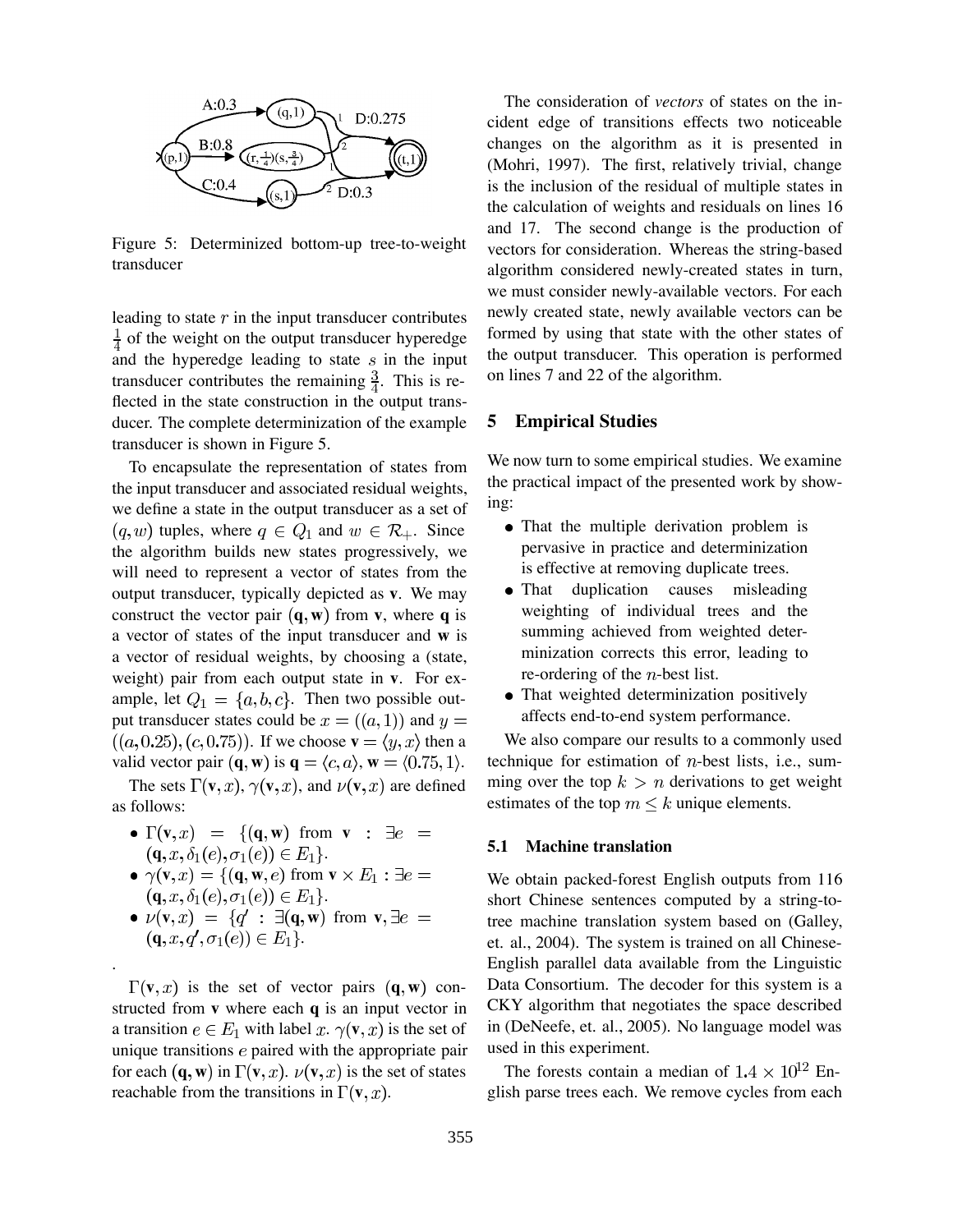**Algorithm 1**: Weighted Determinization of Tree Automata

**Input: BOTTOM-UP TREE-TO-WEIGHT TRANSDUCER**  $\tau_1 = (Q_1, \Sigma, i_1, F_1, E_1, \lambda_1, \rho_1)$ . **Output: SUBSEQUENTIAL BOTTOM-UP TREE-TO-WEIGHT TRANSDUCER**  $\tau_2 = (Q_2, \Sigma, i_2, F_2, E_2, \lambda_2, \rho_2)$ . **1 begin**<br> **2**  $\lambda_2 \leftarrow \lambda_1(i_1)$ <br> **3**  $i_2 \leftarrow \{(i_1, 1)\}$ **2 3 4 PRIORITY** QUEUE  $P \leftarrow \emptyset$  $Q_2 \longleftarrow \{i_2\}$ **5**  $F_2 \longleftarrow \emptyset$ **6** 7 **ENQUEUE** $(P, \langle i_2 \rangle)$ **8 while**  $P \neq \emptyset$  do **9**  $\mathbf{v} \leftarrow \text{head}[P]$ 10  $\vert \vert k \leftarrow |v|$ **11 for** *each*  $p \in v$  *such that*  $p \notin F_2$  **do 12 if**  $\exists (q, w) \in p$  *such that*  $q \in F_1$  **then 13**  $\begin{bmatrix} \cdot & \cdot \\ \cdot & \cdot \\ \cdot & \cdot \end{bmatrix}$   $\begin{bmatrix} \cdot & \cdot \\ \cdot & \rho_2(p) & \leftarrow \\ \cdot & \cdot & \cdot \\ \cdot & \cdot & \cdot \\ \cdot & \cdot & \cdot \end{bmatrix}$   $\sum_{(q,w)\in p \text{ s.t. } q\in F_1} w \times \rho_1(q)$  $F_2 \longleftarrow F_2 \cup p$ **14 15 for** *each*  $x \in \Sigma^{(k)}$  *such that*  $\Gamma(v, x) \neq \emptyset$  **do v 16 v**  $((q_1, w_1), ..., (q_i, w_i)) \in \Gamma(\mathbf{v})$ **i l**  $\delta_2(\mathbf{v},x) \leftarrow \bigcup_{q' \in \nu(\mathbf{v},x)} \{ (q',\frac{1}{\sigma_2(\mathbf{v},x)} \times \bigcup_{((q_1,w_1),...,(q_i,w_i),e) \in \gamma(\mathbf{v},x),\text{ s.t. } e' \in \mathcal{E}}$ **18 i l**  $E_2 \leftarrow E_2 \cup (\mathbf{v}, x, \delta_2(\mathbf{v}, x), \sigma_2(\mathbf{v}, x))$  $\forall$ \* **RANK** $(i)$  returns the largest hyperedge size that can leave state  $i$ .  $\text{COMBINATIONS}(Q, N, k)$  returns all possible vectors of length 1.k containing members of  $Q$  and at least one member of  $N$ .  $*$ **19 if**  $\delta_2(v, x)$  *is a new state* **then for** *each*  $u \in \text{COMBINATIONS}(Q_2, \{\delta_2(v,x)\}, \max_{q \in p \in Q_2 \cup \{\delta_2(v,x)\}})$  $\textbf{RANK}(q)$  do **20 21 if** *u is a new vector* **then 22**  $\vert \vert \vert \vert \vert \vert$  **ENQUEUE**(P, **u**) 23 **b l l**  $Q_2 \leftarrow Q_2 \cup \{\delta_2(\mathbf{v},x)\}$ **24** *DEQUEUE* **25 end**

forest, $3$  apply our determinization algorithm, and extract the  $n$ -best trees using a variant of (Huang and Chiang, 2005). The effects of weighted determinization on an  $n$ -best list are obvious to casual inspection. Figure 7 shows the improvement in quality of the top 10 trees from our example translation after the application of the determinization algorithm.

The improvement observed circumstantially holds up to quantitative analysis as well. The forests obtained by the determinized grammars have between 1.39% and 50% of the number of trees of their undeterminized counterparts. On average, the determinized forests contain 13.7% of the original number of trees. Since a determinized forest contains no repeated trees but contains exactly the same unique trees as its undeterminized counterpart, this indicates that an average of 86.3% of the trees in an undeterminized MT output forest are duplicates.

Weighted determinization also causes a surprisingly large amount of *n*-best reordering. In 77.6% of the translations, the tree regarded as "best" is different after determinization. This means that in a large majority of cases, the tree with the highest weight is not recognized as such in the undeterminized list because its weight is divided among its multiple derivations. Determinization allows these instances and their associated weights to combine and puts the highest weighted tree, not the highest weighted derivation, at the top of the list.

 $3$ As in (Mohri, 1997), determinization may be applicable to some automata that recognize infinite languages. In practice, cycles in tree automata of MT results are almost never desired, since these represent recursive insertion of words.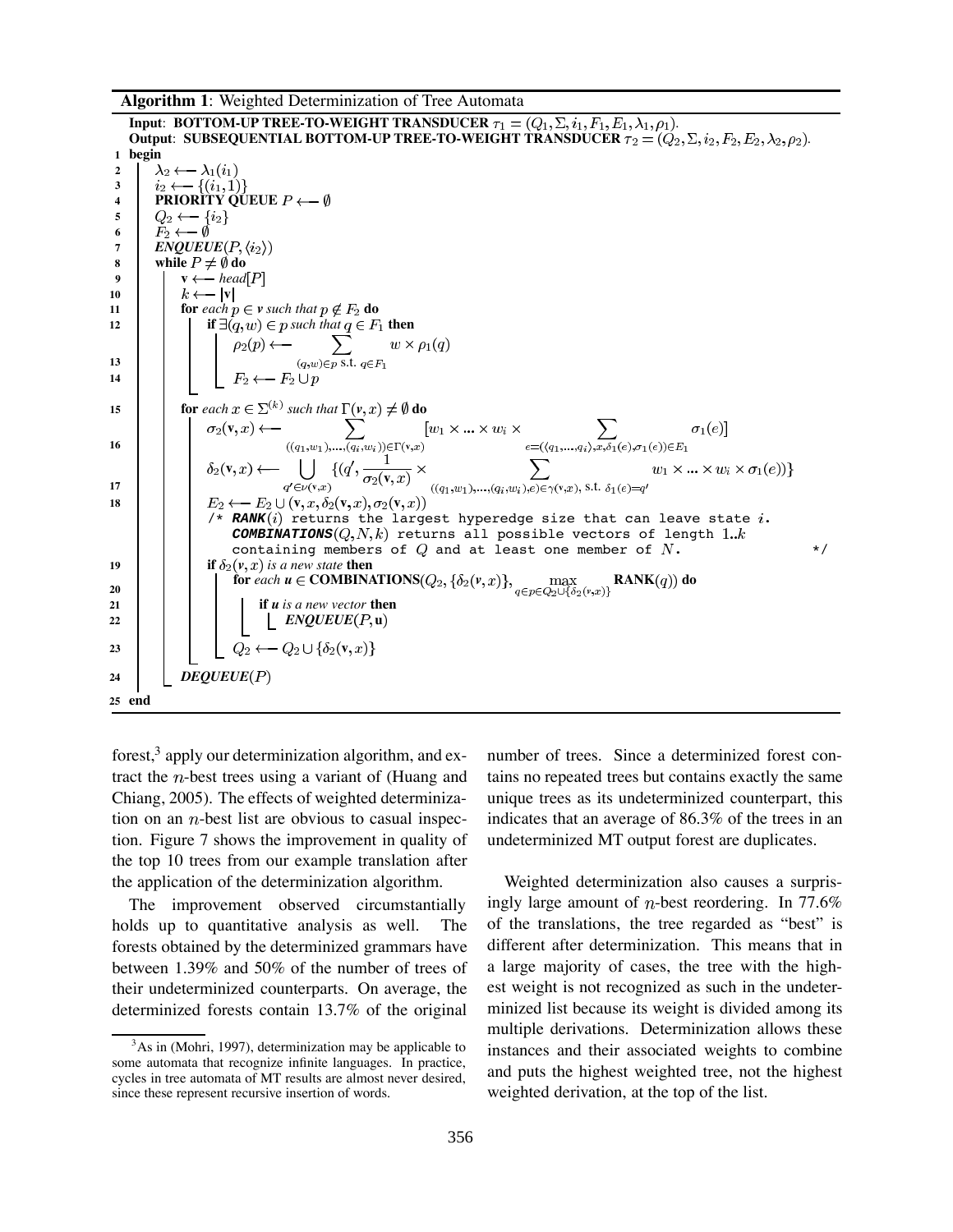| method              | Bleu  |
|---------------------|-------|
| undeterminized      | 21.87 |
| top-500 "crunching" | 23.33 |
| determinized        | 24 17 |

Figure 6: Bleu results from string-to-tree machine translation of 116 short Chinese sentences with no language model. The use of best derivation (undeterminized), estimate of best tree (top-500), and true best tree (determinized) for selection of translation is shown.

We can compare our method with the more commonly used methods of "crunching"  $k$ -best lists, where  $k > n$ . The duplicate sentences in the k trees are combined, hopefully resulting in at least  $n$  unique members with an estimation of the true tree weight for each unique tree. Our results indicate this is a rather crude estimation. When the top 500 derivations of the translations of our test corpus are summed, only 50.6% of them yield an estimated highest-weighted tree that is the same as the true highest-weighted tree.

As a measure of the effect weighted determinization and its consequential re-ordering has on an actual end-to-end evaluation, we obtain Bleu scores for our 1-best translations from determinization, and compare them with the 1-best translations from the undeterminized forest and the 1-best translations from the top-500 "crunching" method. The results are tabulated in Figure 6. Note that in 26.7% of cases determinization did not terminate in a reasonable amount of time. For these sentences we used the best parse from top-500 estimation instead. It is not surprising that determinization may occasionally take a long time; even for a language of monadic trees (i.e. strings) the determinization algorithm is NP-complete, as implied by (Casacuberta and de la Higuera, 2000) and, e.g. (Dijkstra, 1959).

#### **5.2 Data-Oriented Parsing**

Weighted determinization of tree automata is also useful for parsing. Data-Oriented Parsing (DOP)'s methodology is to calculate weighted derivations, but as noted in (Bod, 2003), it is the highest ranking parse, not derivation, that is desired. Since (Sima'an, 1996) showed that finding the highest ranking parse is an NP-complete problem, it has been common to estimate the highest ranking parse by the previously

| method              | Recall | Precision | F-measure |
|---------------------|--------|-----------|-----------|
| undeterminized      | 80.23  | 80 18     | Ջበ 20     |
| top-500 "crunching" | 80.48  |           | 80 39     |
| determinized        | 81 O.Q | 70.,      |           |

Figure 8: Recall, precision, and F-measure results on DOP-style parsing of section 23 of the Penn Treebank. The use of best derivation (undeterminized), estimate of best tree (top-500), and true best tree (determinized) for selection of parse output is shown.

described "crunching" method.

We create a DOP-like parsing model<sup>4</sup> by extracting and weighting a subset of subtrees from sections 2-21 of the Penn Treebank and use a DOPstyle parser to generate packed forest representations of parses of the 2416 sentences of section 23. The forests contain a median of  $2.5 \times 10^{15}$  parse trees. We then remove cycles and apply weighted determinization to the forests. The number of trees in each determinized parse forest is reduced by a factor of between 2.1 and  $1.7 \times 10^{14}$ . On average, the number of trees is reduced by a factor of 900,000, demonstrating a much larger number of duplicate parses prior to determinization than in the machine translation experiment. The top-scoring parse after determinization is different from the topscoring parse before determinization for 49.1% of the forests, and when the determinization method is "approximated" by crunching the top-500 parses from the undeterminized list only 55.9% of the topscoring parses are the same, indicating the crunching method is not a very good approximation of determinization. We use the standard F-measure combination of recall and precision to score the top-scoring parse in each method against reference parses. The results are tabulated in Figure 8. Note that in 16.9% of cases determinization did not terminate. For those sentences we used the best parse from top-500 estimation instead.

### **6 Conclusion**

We have shown that weighted determinization is useful for recovering  $n$ -best unique trees from a weighted forest. As summarized in Figure 9, the

<sup>&</sup>lt;sup>4</sup>This parser acquires a small subset of subtrees, in contrast with DOP, and the beam search for this problem has not been optimized.